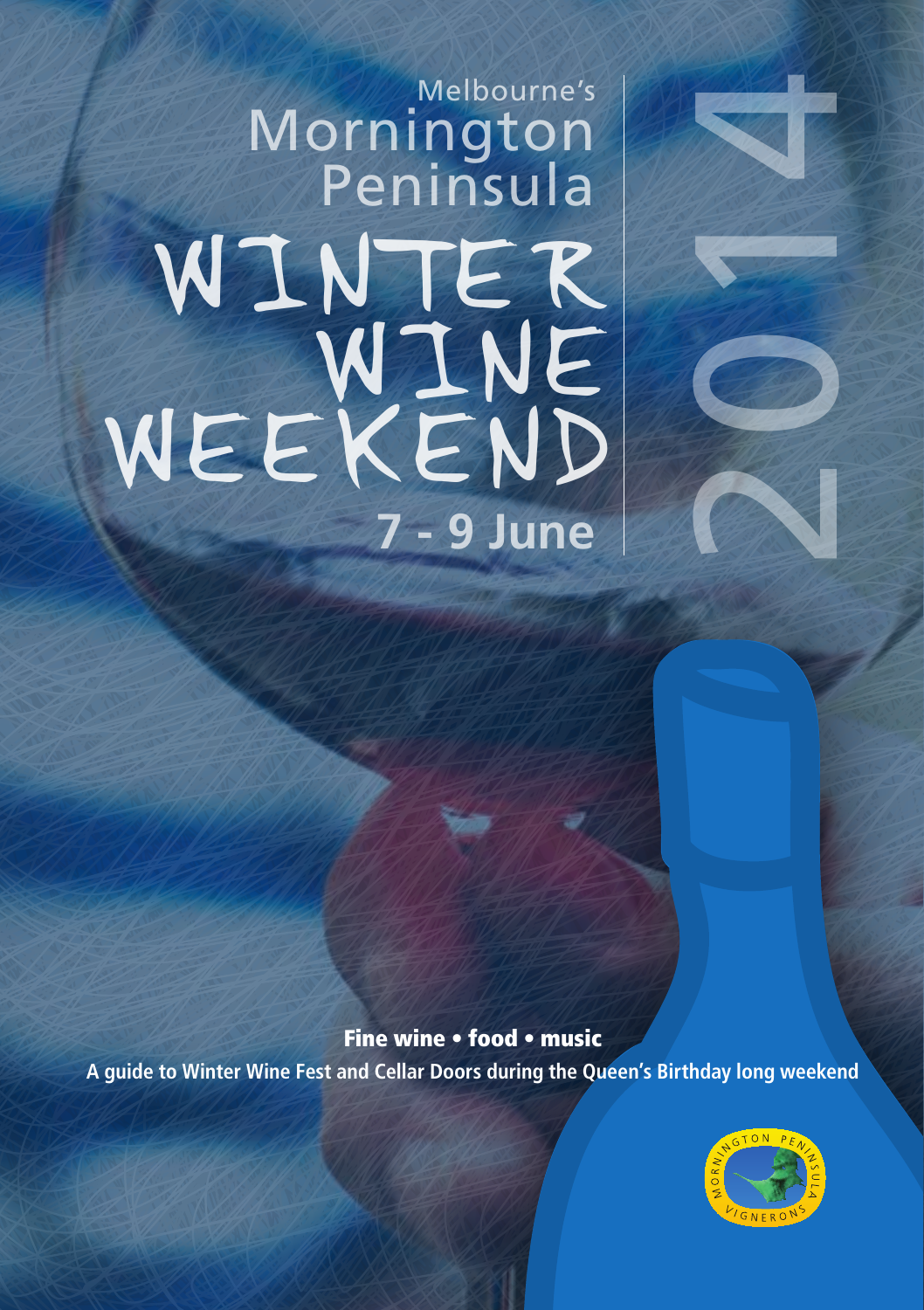## THE LAUNCH OF WINTER WINF WEEKEND

**Winter Wine Fest – Saturday 7 June 11am - 4pm Red Hill Reserve and Showgrounds. Arthurs Seat Road, Red Hill. Mel Ref: 190 J3**

Located in the heart of the wine region at the Red Hill Showgrounds the Fest will launch the three day Winter Wine Weekend program which is full of activities at participating Cellar Doors as shown in this brochure. More than 150 wines and around 50 Mornington Peninsula wineries all come together at the Red Hill Showgrounds on this one day each year, all under cover.

This year we include heart warming fine food prepared by chefs from leading Peninsula restaurants, and music for your enjoyment add to the festive atmosphere for you to experience on the day.

Entry to the Winter Wine Fest is \$60 at the door (\$55 pre booked) and includes:

- Riedel wine glass
- all wine tastings
- 2 entrée size dishes
- Tasting Book which includes all wines on exhibition.

Mornington Peninsula wine seminars can be pre booked and cost is \$5 per session: 12noon Cool Whites 1.30pm Pinot Noir 3pm Shiraz. (Please note - numbers are limited).

(Designated Drivers ticket price \$50 at the door (or \$45 pre-booked) which includes 2 x food vouchers and 1 x soft drink voucher).

**For further information on any of the Winter Wine Weekend events please phone the MPVA on 03 5989 2377 or visit: www.mpva.com.au**

### WINTER WINE WEEKEND EVENTS

**Please note all wineries listed will be at the WWFest on Saturday 7 June, unless indicated below. Also note some wineries will only be at Winter Wine Fest as they do not have a Cellar Door open for tastings, although some may be open this weekend for events as indicated below:**

#### **1. Baillieu**

Cellar Door - 3460 Frankston-Flinders Road, Merricks. Mel Ref: 192 E10 Tel: 5989 8088 www.baillieuvineyard.com.au Our quality wines will be showcased at the Winter Wine Fest on Saturday or daily at our Cellar Door - Merricks General Wine Store.

#### **2. Blue Range Estate Wines**

155 Gardens Road, Rosebud. Mel Ref: 171 B8 Tel: 5986 6560 www.bluerangeestatewines.com.au The hidden gem on the Peninsula. Spectacular views combined with award winning wines. Cellar Door open Sunday & Monday. Huge wine bargains for this weekend.

#### **3. Bluestone Lane Vineyard**

269 Myers Road, Balnarring. Mel Ref: 163 A7 Tel: 5989 7055 www.bluestonelane.com.au Bluestone Lane is offering a local gourmet sausage BBQ to enjoy with our new wine releases. Fine dining will also be available for lunch and dinner in the Veraison Restaurant.

#### **4. Crittenden Estate**

25 Harrisons Road, Dromana. Mel Ref: 160 J6 Tel: 5987 3800 www.crittendenwines.com.au Taste our new release wines including the anticipated Cri de Coeur 2012 Pinot Noir launched this Queen's birthday weekend. Range of alternative and traditional varieties.

#### **5. Darling Park Winery**

232 Red Hill Road, Red Hill. Mel Ref: 191 F3 Tel: 0400 040 806 www.darlingparkwinery.com It's our 25th Anniversary this year, so it's a celebration every day - for splendid vinevard deck lunches. new release wine tastings, and special events.

#### **6. Dexter Wines**

210 Foxey's Road, Tuerong. Mel Ref: 152 D12 Tel: 5989 7007 www.dexterwines.com.au We are not open to the public so Saturday is the only time to taste our hand crafted, limited production, single vineyard wines. *AT WWfest ONLY.*

#### **7. Dromana Estate**

555 Old Moorooduc Road, Tuerong. Mel Ref: 152 B2 Tel: 5974 4400 www.dromanaestate.com.au Join us at our refurbished Cellar Door for further wines to sample, and don't forget to join our Birthday Club to enjoy a 20% discount.

#### **8. Elan Vineyard**

17 Turners Road, Balnarring. Mel Ref: 162 K5 Tel: 5989 7209 www.elanvineyard.com.au Enjoy a glass of Elan wine accompanied by a gourmet Frankfurt or Snag in a crusty bread roll smothered in mustard or Chutney.

#### **9. Eldridge Estate of Red Hill**

120 Arthurs Seat Road, Red Hill. Mel Ref: 190 K4 Tel: 5989 2644 www.eldridge-estate.com.au Single vineyard wines of distinction. 2012 new release chardonnay and Pinot Noirs on tasting. Enjoy a glass of wine on the deck.

#### **10. Elgee Park**

Cellar Door - 3460 Frankston-Flinders Road, Merricks. Mel Ref: 192 E10 Tel: 5989 8088 www.elgeeparkwines.com.au Our quality wines will be showcased at the Winter Wine Fest on Saturday or daily at our Cellar Door - Merricks General Wine Store.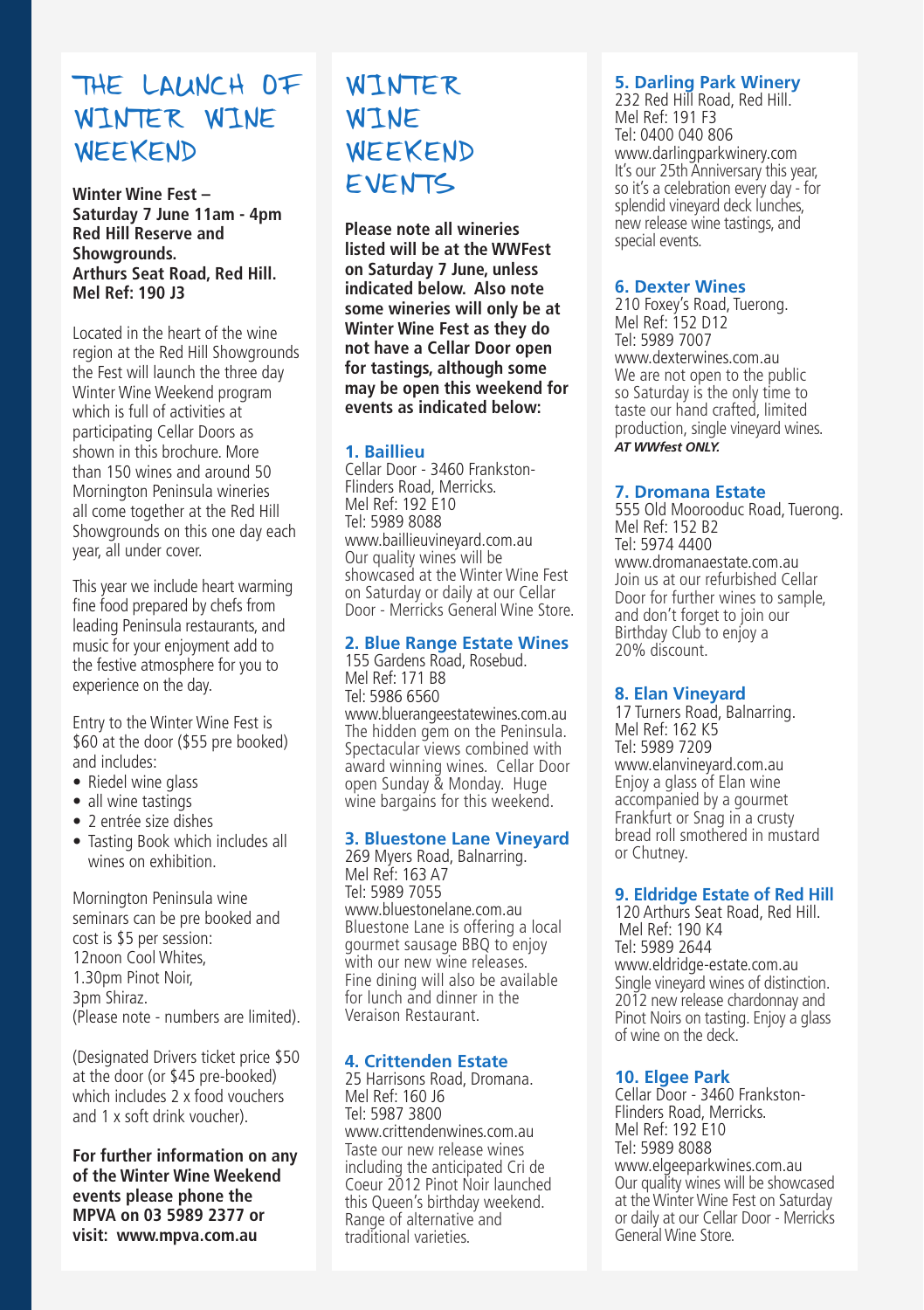#### **11. Foxeys Hangout**

795 White Hill Road, Red Hill. Mel Ref: 190 H2 Tel: 5989 2022 www.foxeys-hangout.com.au Sparkling winemakers wanted! Taste different dosage additions and blend your own. Dry? Sweet? Pink? \$30 includes bottle to take home. Sunday and Monday 11am.



#### **12. Hurley Vineyard**

101 Balnarring Road, Balnarring. Mel Ref: 193 A1 Tel: 5931 3000 www.hurleyvineyard.com.au Hurley Vineyard Pinot Noir 2012 single vineyards 'Garamond', 'Hommage' and 'Lodestone' released for tasting at the Red Hill Showgrounds Saturday 7 June 2014. Cellar Door open 11am-5pm Sunday 8 June 2014, otherwise by appointment.

#### **13. Jones Road**

2 Godings Road, Moorooduc. Mel Ref: 147 A11 Tel: 5978 8080 www.jonesroad.com.au Sunday degustation lunch available (bookings essential) with various older vintages on offer for tastings.

#### **14. Lindenderry at Red Hill**

142 Arthurs Seat Road, Red Hill. Mel Ref: 190 K4 Tel: 5989 2933 www.lancemore.com.au Cellar Door is open every weekend 11am-5pm. This weekend, enjoy a delicious spit roast and receive a discount on our award-winning wines (closed Monday).

#### **15. Main Ridge Estate**

80 William Road, Red Hill. Mel Ref: 190 C4 Tel: 5989 2686 www.mre.com.au Mornington Peninsula's first winery continues to produce extraordinary wines. Open daily. Sunday lunch & music (bookings essential) NO BUSES.

#### **16. Massoni/ Mt Eliza Estate**

4 Sunnyside Road, Mt Eliza. Mel Ref: 105 B7 Tel: 1300 131 175 www.massoniwines.com Mt Eliza Estate will have a special wine exhibition at Cellar Door from our Peninsula & Pyrenees Vineyards on 8 & 9 June, 10.30am to 5.30pm.

#### **17. Merricks Estate**

Thompson Lane, Merricks. Mel Ref: 192 B9 Tel: 0419 135 037 www.merricksestate.com.au. Three decades of tradition continues of estate grown wines – now including our Thompsons Lane label. Taste current and older vintages at our welcoming cellar door.

#### **18. Miceli**

60 Main Creek Road, Arthurs Seat. Mel Ref: 190 A4 Tel: 5989 2755 www.miceli.com.au Regional cheese platters and home made gourmet antipasto throughout the Queens Birthday Weekend, 11am-5pm. Trophy award winning wines.

#### **19. Montalto Vineyard & Olive Grove**

33 Shoreham Road, Red Hill South. Mel Ref: 256 B2 Tel: 5989 8412 www.montalto.com.au Estate wine with a sense of place. Montalto celebrates the riches of winter with wine and food to warm the senses. Open all long weekend.

#### **20. Moorooduc Estate**

501 Derril Road, Moorooduc. Mel Ref: 152 H2 Tel: 5971 8506 www.moorooducestate.com.au At Cellar Door taste and purchase new release 2012 Robinson and The Moorooduc Chardonnays and Pinot Noir. Mushroom tours on Monday morning - pre-booking via the website essential.

#### **21. Myrtaceae Winery**

53 Main Creek Road, Main Ridge. Mel Ref: 190 A3 Tel: 5989 2045 www.myrtaceae.com.au Introduce yourself to classic, cool climate, single vineyard Pinot Noir and Chardonnay. Pre-release tasting of the 2012 Pinot Noir and Chardonnay at the winery.

#### **22. Nazaaray Estate Winery**

266 Meakins Road, Flinders. Mel Ref: 260 F3 Tel: 5989 0126 www.nazaaray.com.au How does this seventeen year old unknown small winery survive? Secret – the quality sommeliers love. Queue up taste buy. Buffet lunch Sunday bookings required.

#### **23. Northway Downs Estate**

437 Stumpy Gully Road, Balnarring. Mel Ref: 163 D6 Tel: 5983 1945 www.northwaydowns.com.au Hot goulasch soup, juicy bratwurst or succulent spit roast served with crusty bread, saurkraut, onions and mustard followed by apple strudel and cream. Sunday only. *NOT AT WWfest.*

#### **24. Ocean Eight Vineyard and winery**

271 Tucks Road, Shoreham. Mel Ref: 255 G1 Tel: 5989 6471 www.oceaneight.com.au Ocean Eight available through Mailing List and Cellar Door (Thursday -Sunday 12noon to 5pm) Barrel tasting available by Appointment. Visit website for details.

#### **25. Paradigm Hill**

26 Merricks Road, Merricks. Mel Ref: 192 E9 Tel: 5989 9000 www.paradigmhill.com.au Visit our Cellar Door for a complimentary, matched tasting plate to showcase our Estate grown and made Riesling, Pinot Noir and Shiraz. New release Pinot Noir 2012.

#### **26. Paringa Estate**

44 Paringa Road, Red Hill South. Mel Ref: 191 D9 Tel: 5989 2669 www.paringaestate.com.au James Halliday's 2007 Australian Winery of the Year. Restaurant - special al-la-carte menu upstairs – live Jazz and light meals in the winery downstairs.

**continued...**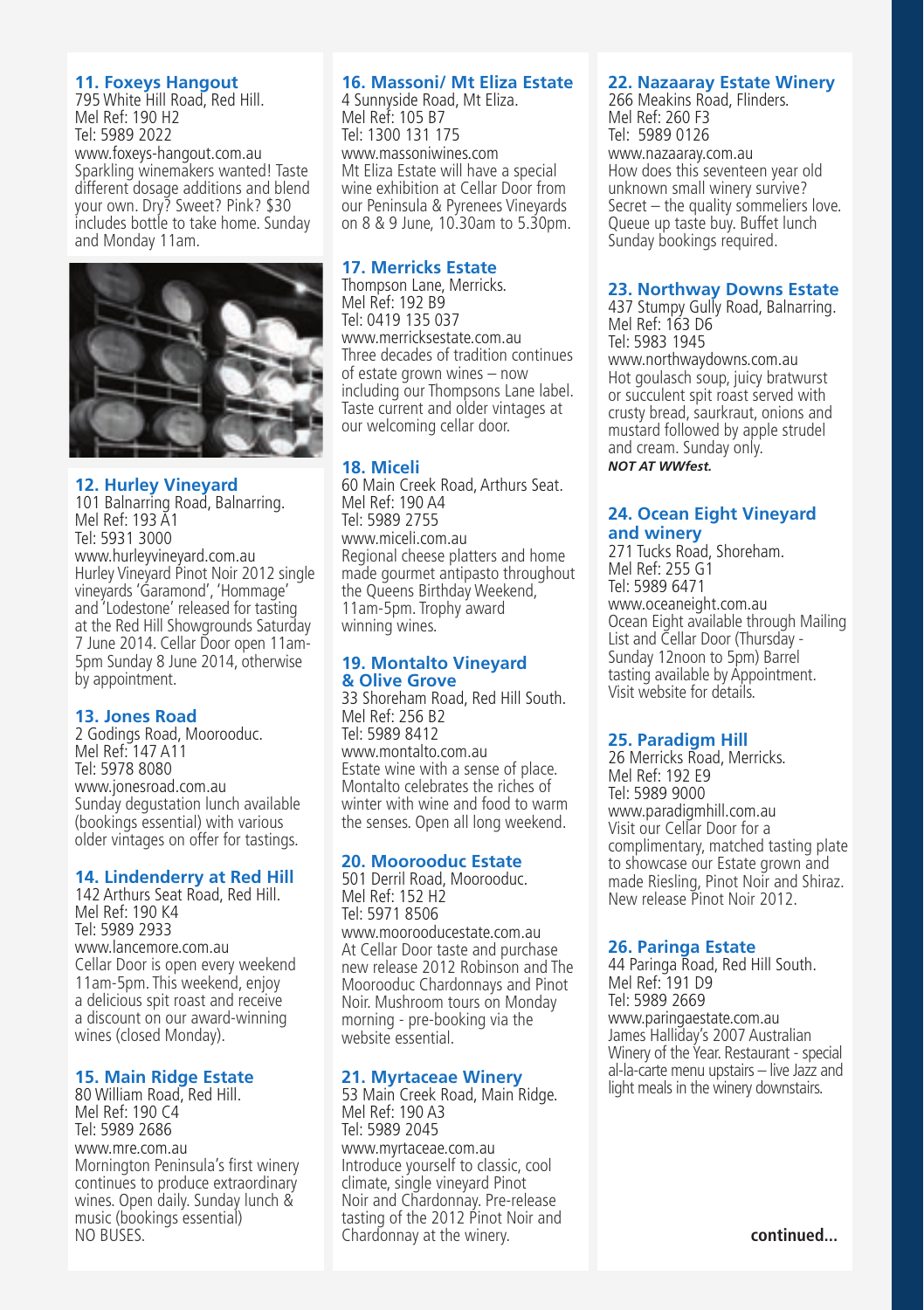#### **Saturday 7 June** Need Transport?

Ticket & Transport packages available - City to Peninsula pickups incl. CBD along Nepean Hwy, Eastern Suburbs Eastlink exit/entry points, Mornington Peninsula.



Book through Your Shuttle before 1 June 2014 For details email: shuttle@yourshuttle.com.au or phone: 03 5989 2929

 $\mathsf{M}$ 

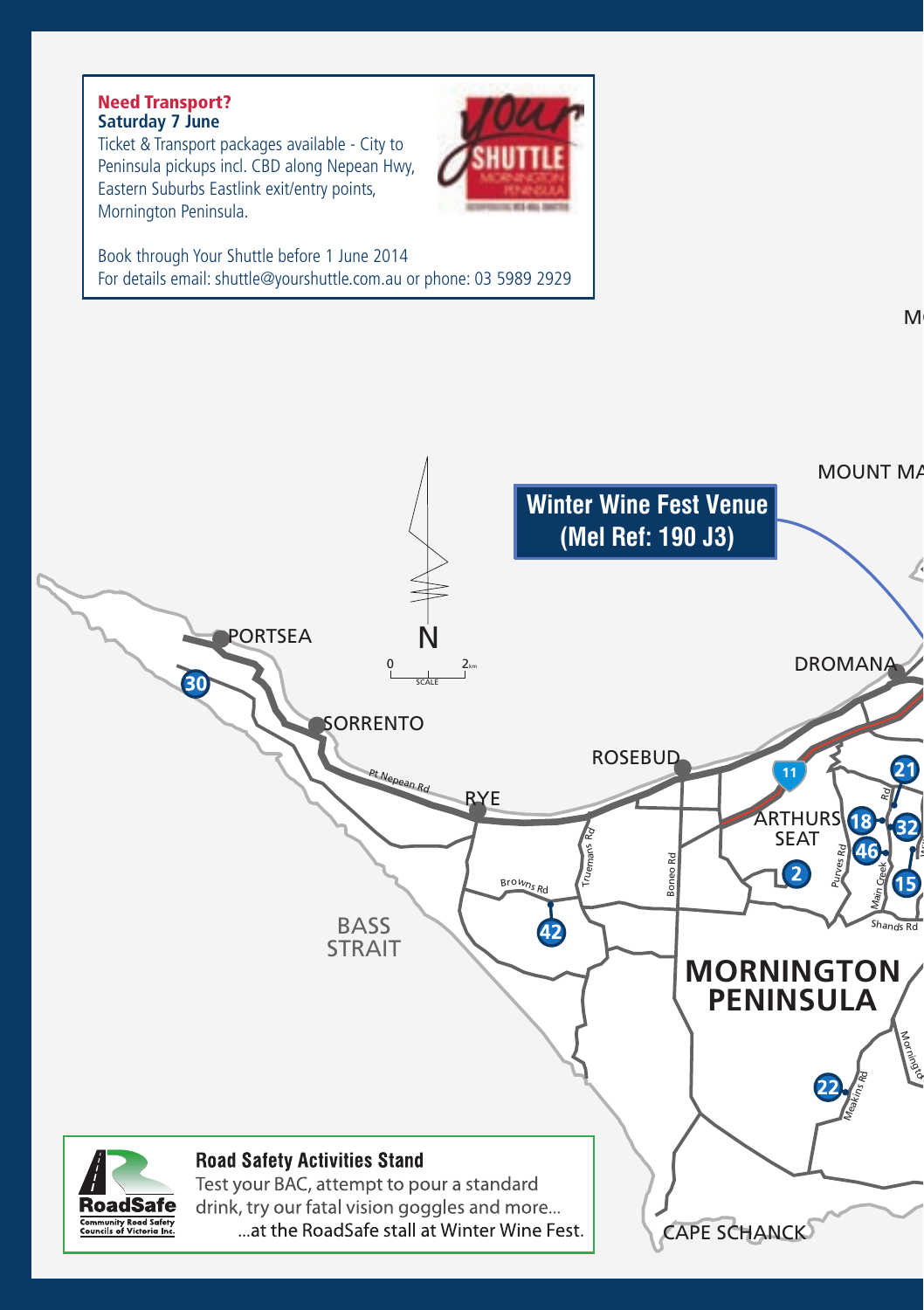







# **May 29 - June 2**

Indulge your tastebuds & vour senses in historic exciting mix of gourmet food, wine & beer events.

Masterclasses, demonstrations, themed dinners, tastings, progressive dinners, farmer's market & more...

#### tasteofsorrento.com.au

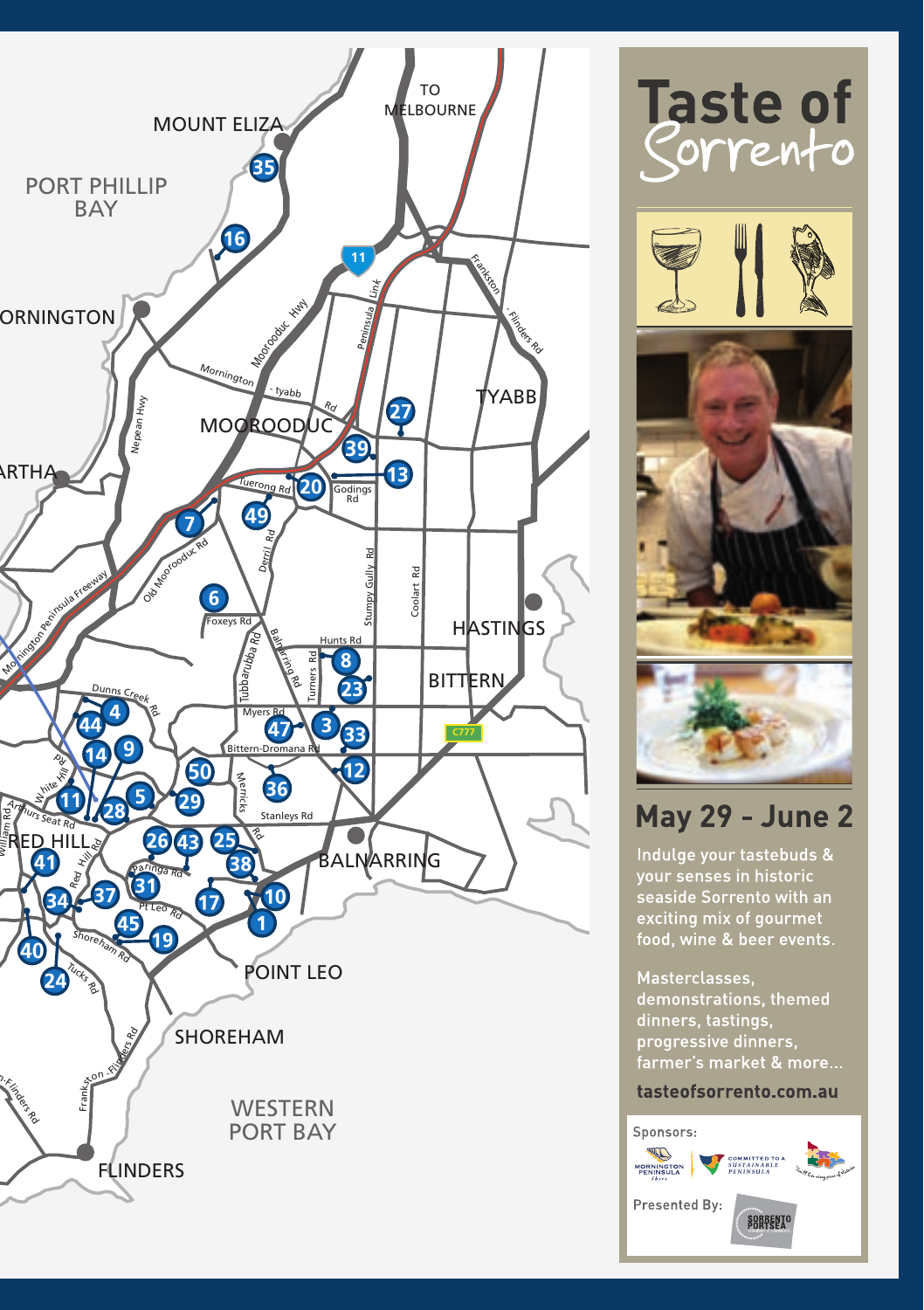#### **27. Phaedrus Estate**

220 Mornington-Tyabb Road, Moorooduc. Mel Ref: 147 E9 Tel: 5978 8134 www.phaedrus.com.au Our annual vertical tasting event will be on all weekend. Enjoy some special wines with a tasty platter in a relaxed setting.

#### **28. Polperro by Even Keel**

150 Red Hill Rd, Red Hill. Mel Ref 191 D4 Tel: 5989 2471 or 0405 155 882 www.polperrowines.com.au Join us over the long weekend at our newly opened Villas, Bistro and Cellar Door, beautifully designed by Hecker Guthrie. Check our website for further details*.*



#### **29. Port Phillip Estate & Kooyong**

263 Red Hill Road, Red Hill South. Mel Ref: 191 G2 Tel: 5989 4444 www.portphillipestate.com.au Tastings and sales of latest release Port Phillip Estate and Kooyong wines on Saturday at Red Hill Showgrounds, and all weekend at Cellar Door.

#### **30. Portsea Estate**

7 Pembroke Place, Portsea. Mel Ref: 156 E6 Tel: 5984 3774 www.portseaestate.com In conjunction with the Winter Wine Weekend, Portsea Estate Winemaker Tim Elphick will tour you through the Estate vineyards followed by a tasting at the winery. Tour - 11am 8 June, bookings 5984 3774 (limit 25 people).

#### **31. Prancing Horse**

39 Paringa Road, Red Hill South. Mel Ref: 191 C10 Tel: 0419 393 145 www.prancinghorseestate.com Biodynamic pioneers Prancing Horse Estate celebrate THE YEAR of the HORSE on Sunday 8th June from11am. Display of the BlueTrees sculptures with wines by Prancing Horse Estate.

#### **32. Principia**

139 Main Creek Road, Red Hill. Mel Ref: 190 A5 Tel: 5931 0010 www.principiawines.com.au We will be at the Winter Wine Fest Saturday 7th June. All other days by appointment only. *AT WWfest ONLY.*

#### **33. Quealy Winemakers** Balnarring Vineyard

62 Bittern-Dromana Road, Balnarring. Mel Ref: 163 C11 Tel: 5983 2483 www.quealy.com.au Quealy's Balnarring Vineyard established 1982 with 17 rows of 31 year old Pinot Noir and the genesis of our field blend Pobblebonk. The Pilgrimage for wine disciples.

#### **34. Red Hill Estate**

53 Shoreham Road, Red Hill South. Mel Ref: 190 K12 Tel: 5989 2838 www.redhillestate.com.au Come and experience the best of the Peninsula. Award winning wines in a magical setting, available to taste and purchase from 11am.

#### **35. Rorschach Wine Co.**

45 Canadian Bay Road, Mt Eliza. Tel: 0400 122 377 www.rorschachwineco.com.au "If June were a kingdom, we'd be King and Queen". Inaugural public tasting. Pinot Noir and Chardonnay from the Peninsula's newest one-man wine band.

#### **36. Scorpo Wines**

23 Old Bittern-Dromana Road, Merricks North. Mel Ref: 162 F12 Tel: 0407 360 225 www.scorpowines.com.au We are part of the Winter Wine Festival Tasting at the Red Hill Show Grounds on Saturday.

#### **37. Staindl Wines**

63 Red Hill Road, Red Hill South. Mel Ref: 190 K12 Tel: 0419 553 299 www.staindlwines.com.au Biodynamically grown, no drugs, no drinks, happy vines; all makes long textured wines, Pinot Noir, Chardonnay, Riesling.

*AT WWfest ONLY.*

#### **38. Stonier Wines**

2 Thompsons Lane, Merricks. Mel Ref: 192 F9 Tel: 5989 8300 www.stonier.com.au Each day an opportunity to taste our complete range of Chardonnay and Pinot Noir including single vineyard wines. On Sunday only, delicious gourmet pies and music.

#### **39. Stumpy Gully Vineyard**

1247 Stumpy Gully Road, Moorooduc. Mel Ref: 147 D10 Tel: 1800 STUMPY (788 679) www.stumpygully.com.au Open Saturday, Sunday, Monday: 11 estate -grown varieties on tasting, together with delicious food from acclaimed local chef Bernard Ricca and team at Regardz@Stumpy Gully.

#### **40. T'Gallant Winemakers**

1385 Mornington-Flinders Road, Main Ridge. Mel Ref: 190 E12 Tel: 5931 1300 www.tgallant.com.au T'Gallant Winemakers, birthplace of Pinot Grigio  $+$  Pinot Gris on the Mornington Peninsula. Kevin McCarthy, Founder and Winemaker of T'Gallant.

#### **41. Ten Minutes By Tractor**

1333 Mornington-Flinders Road, Main Ridge. Mel Ref: 190 E11 Tel: 5989 6455 www.tenminutesbytractor.com.au Join us for new release wines including outstanding 2012 SVs and Estates and 2013 10Xs. Superb matching degustation menu in our restaurant.

#### **42. The Cups Estate**

269 Browns Road, Fingal. Mel Ref: 169 B12 Tel: 1300 131 741 www.thecupsestate.com.au Visit the Cups Estate this long weekend to enjoy our European style tapas lunch menu and Winter Wine Weekend discounts on our entire range of wines. Bookings Essential.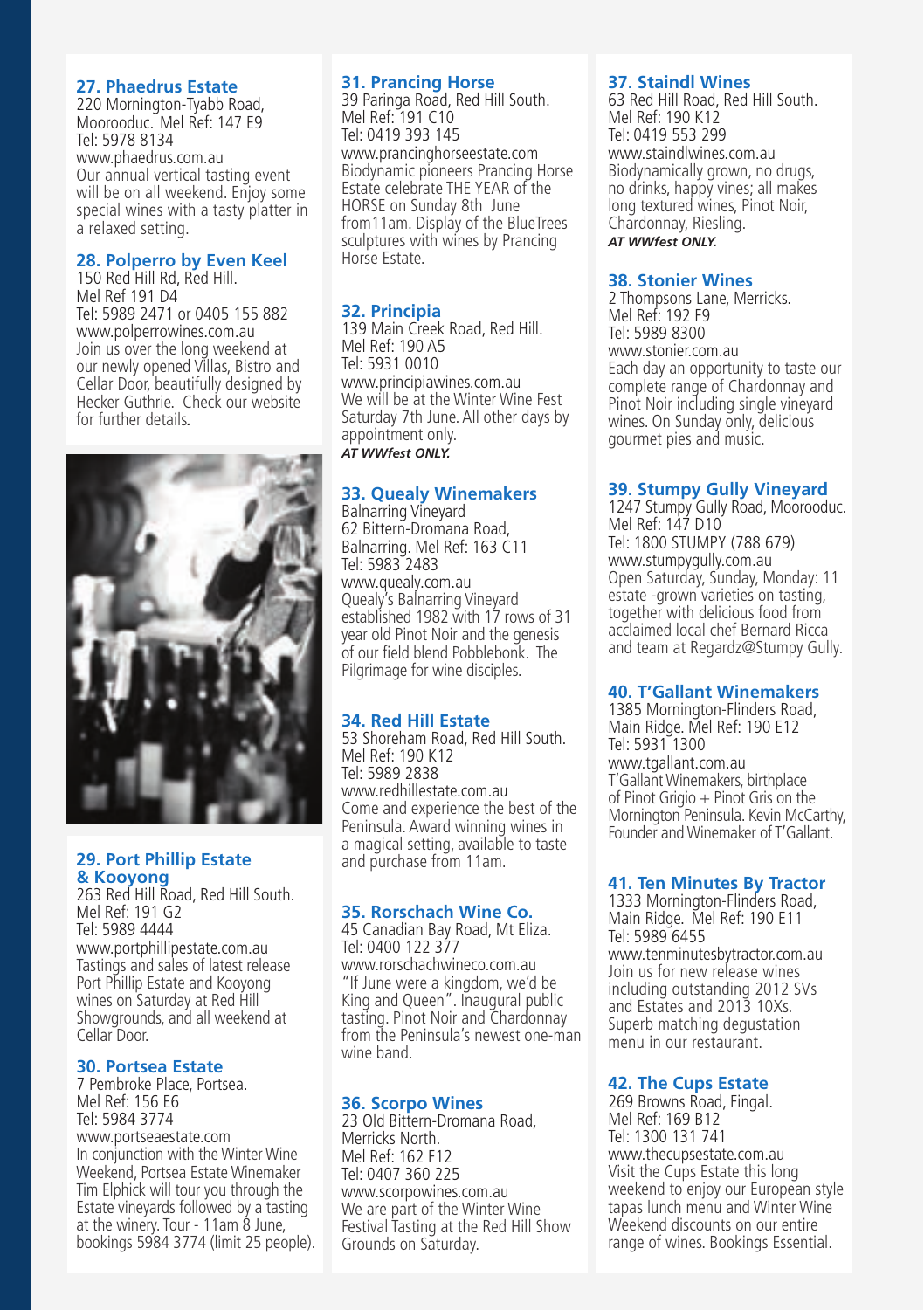

#### **43. The Duke Vineyard**

38 Paringa Road, Red Hill South. Mel Ref: 191 D9 Tel: 5989 2407 www.dukevineyard.com.au Charming Chardonnays and passionate Pinots grown and made entirely on our vineyard. Taste our new releases and a range of older vintages with the winemaker.

#### **44. Trofeo Estate**

85 Harrisons Road, Dromana. Mel Ref: 160 J8 Tel: 5981 8688 www.trofeoestate.com.au Trofeo Estate's cellar door and Whispering Vines Café will be open between 8am-6pm daily for wine sales and tastings, breakfast and lunch.

#### **45. Tucks Ridge**

37 Shoreham Road, Red Hill South. Mel Ref: 256 B2 Tel: 5989 8660 www.tucksridge.com.au A leading producer and creator of cool climate wines of quality. Top national producer of Chardonnay and Pinot Noir. When quality matters more than quantity.

#### **46. Vidoni Estate Vineyard and Olive Grove**

280 Main Creek Road, Main Ridge. Mel Ref: 171 K8 Tel: 5989 6132 www.vidoniestate.com 100% Estate artisan fine wines, including Pinot Noir, Shiraz, Pinot Rose and our alluring Chardonnay range. Open 11am-5pm Sat 7th, Sun 8th and Mon 9th June.

#### **47. Willow Creek Vineyard**

166 Balnarring Road, Merricks North. Mel Ref: 162 H9 Tel: 5989 7448 www.willow-creek.com.au Drink exceptional wine, eat delicious Salix food, gaze at cool Cook St Collective art in the barrel hall and hear inspiring live music on Sunday.

#### **49. Yabby Lake Vineyard**

86-112 Tuerong Road, Tuerong. Mel Ref: 152 D2 Tel: 5974 3729 www.yabbylake.com Visit the Yabby Lake Cellar Door and taste award-winning single vineyard chardonnay and pinot noir, enjoy a relaxed lunch or single estate coffee.

#### **50. Yal Yal Estate**

Yal Yal Road, Merricks. Mel Ref: 192 C7 Tel: 0416 112 703 www.yalyal.com.au The Yal Yal Road label was launched in 2010 and focuses on low yield, single estate, terroir driven Chardonnay and Pinot Noir. Open by appointment. *AT WWfest ONLY.*



MP Wineries iphone application now available



**This year Winter Wine Fest will include the following restaurants who will showcase their talents again and invite you to sample some gorgeous dishes:**

**All entry tickets include two entrée sized dishes with more available for purchase.**

#### **Montalto**

- Pulled spiced pork slider on sweet bun with Vietnamese cabbage and mint
- Montalto new season apple pies and cinnamon cream

#### **Paringa Estate**

- Slow-cooked Flinders Island lamb shoulder, cauliflower, almonds
- Wild mushroom, ricotta gnocchi, pinenuts

#### **Port Phillip Estate**

- • Salt beef Reuben roll slow-braised salt beef brisket served with fermented red cabbage, dill pickle relish and dijonnaise
- Scallop pie curried scallop and prawn pie in creamy béchamel sauce with puff pastry lid

#### **Red Hill Epicurean Centre**

- Cured salmon, crème fraiche, local herbs, finger limes
- Penne 'risotto style', braised beef brisket, peas, silverbeet pesto

#### **Salix restaurant at Willow Creek**

- Nom pang sach Free range Pork, pâté and spicy salad roll
- • Gnom sach moin Steamed chicken, glass noodle, banana blossom and herb salad, peanut

#### **Stillwater at Crittenden**

- Moroccan chicken tagine, green olive, preserved lemon, couscous
- Chocolate fool indulgent jumble of rich Belgian chocolate mousse, meringue, strawberry, honeycomb & fairy floss

#### **Ten Minutes by Tractor**

- Lamb navarin with lemon couscous
- Warm spiced rhubarb financier

#### **The Long Table**

- Duck cassoulet wild mushroom brioche
- Barbecue pork shoulder & Asian slaw roll